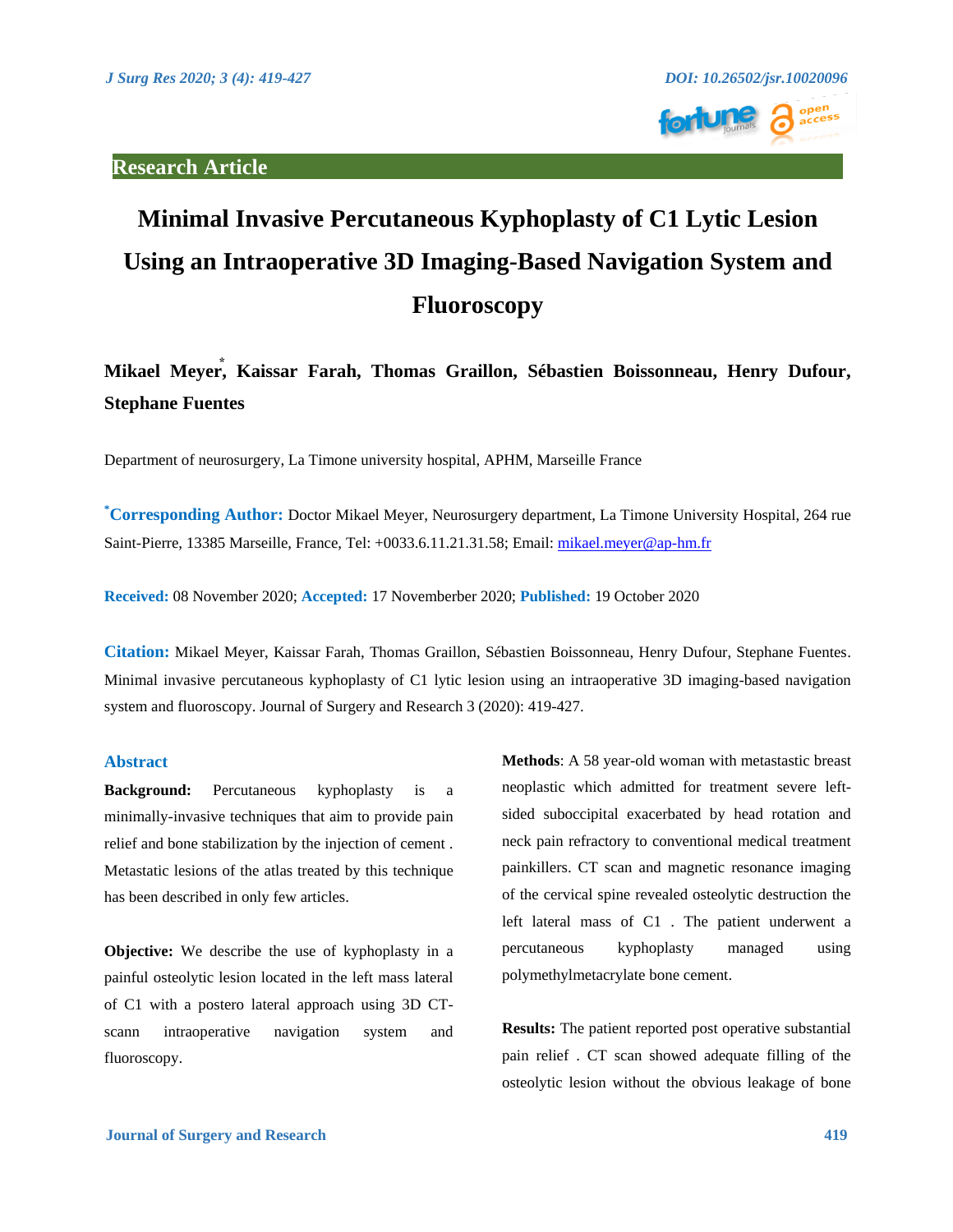cement. the patient showed no clinical complications, while Clinical follow-up at 3 months revealed that this pain condition was improved and maintained.

**Conclusion**: Minimally invasive percutaneous kyphoplasty using an intraoperative 3D navigation system and fluroscopy with postero lateral approach is a safe and effective alternative reducing post-operative morbidity and effective possibility in selected patients with C1 metastasis

**Keywords:** Minimal invasive; Spinal metastasis; Surgical management; Kyphoplasty; AIRO; Intraoperative scann

### **1. Introduction**

Spinal metastases have an increasing prevalence and are responsible for pain and neurological complications that aggravate prognosis in oncological patients [1]. Spine is the third most common site of metastasis after lungs and liver and is the most common site in the osteoarticular system [2] ; Only a third of all patients with spinal metastasis are symptomatic and require medical or surgical intervention [3, 4].

Cervical spine is only affected in  $8\% - 15\%$  [5, 6] of cases of spinal metastases. Pathologic vertebral compression fractures in this region can be associated with a significant amount of mechanical pain, tumor related pain and/or neurological compromise from spinal cord compression. When the management of the metastatic spine is palliative, patients may be treated with opioids and/or radiation therapy. A third of these patients may be resistant to these modalities leading to

significant impairment in quality of life and decreased mobility  $[7, 8]$ .

Kyphoplasty is a minimally-invasive technique that aims to provide pain relief and bone stabilization by the injection of cement (usually polymethylmethacrylate; PMMA) into the index vertebra [9]. However, metastatic lesions of the atlas [10] are extremely rare and their treatement by percutaneous cement augmentation had been described in only few articles [11-17]. It is considered as a technically challenging procedure due to complex anatomy [15, 17, 18]. We describe the use of percutaneous kyphoplasty in a painful osteolytic lesion located in the left lateral mass of C1 through a postero-lateral approach using 3D CTscan intra-operative navigation system and fluoroscopy.

#### **2. Methods**

A 58 year-old woman with metastastic breast cancer was admitted in our department for treatment of severe left-sided suboccipital pain. Neck pain was refractory to class 3 painkillers consumed for several months and was exacerbated by right head rotation. CT scan and magnetic resonance imaging of cervical spine revealed osteolytic destruction the left lateral mass of C1 (Figure 1) . There was no spinal canal involvement. The C1 bone lesion presented a close relationship with the V3 segment of the left vertebral artery. Due to the widely metastatic nature of this disease, the intractable pain and lack of neurological impairment, a minimal invasive kyphoplasty was proposed. Case was discussed in a multidisciplinary meeting. The goal of surgery was pain relief. Patient consent was sought and obtained.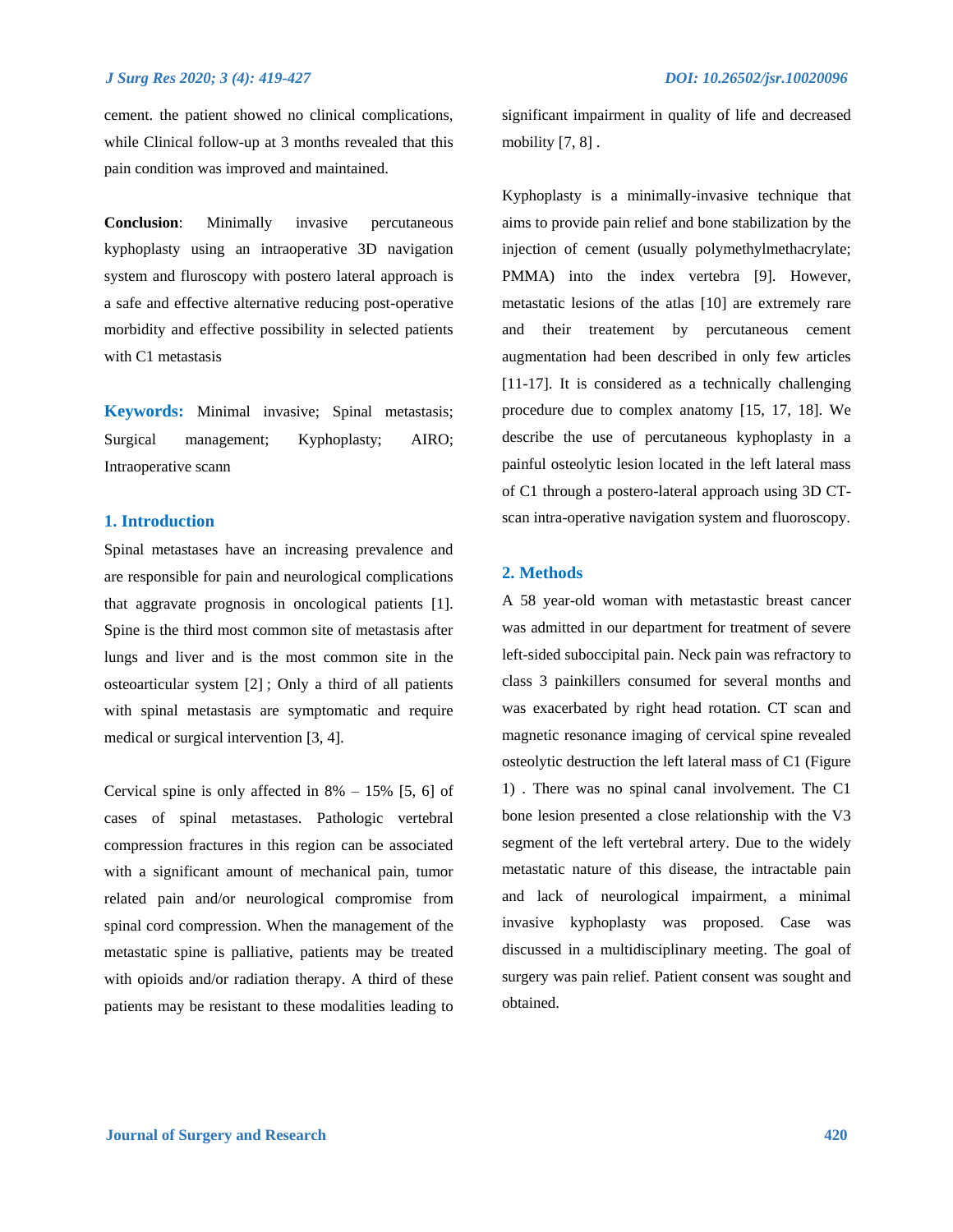

**Figure 1:** A. Sagittal, B axial and C coronal ct scann slice. Osteolysis of the left lateral mass of the atlas.

#### **2.1 Surgical technique**

Under general anesthesia, the patient is placed prone on the Trumpf Medical TrueSystem 7500 (Hillrom<sub>TM</sub>), a radiolucent table, with the head maintained in a carbon Mayfield holder (Figure 2A). Required equipment consisted of intraoperative AIRO® CT-scan in conjunction with BrainLab® curve navigation (Brainlab AG Olof-Palme-Straße 9 81829 Munich Germany), biplanar fluoroscopy and Kyphon<sup>TM</sup> Balloon Kyphoplasty (MEDTRONIC® medical device company). After draping, the patient reference array is clipped onto the 2-pin fixator, which is attached to Mayfield holder and tightened into position next to the surgical field.

The field of the acquisition on the selected occipito cervical area was determined pointing with a skin marker on the sterile drapes and was spotted with the laser navigation. Once the scan is completed, images are automatically transferred to the BrainLab® Curve

navigation system. Navigation tools were registered and a dedicated pointer was used in order to obtain a perfect agreement between patient position and the navigation system.

The primary surgeon and the rest of the operative team were outside the operating room. Only the radiologic technologist was protected behind a 2-mm-thick mobile lead wall placed 2.5 meters away from the AIRO® CTscan.

First step of the surgical procedure was performed using a navigated Jamshidi trocar (Figure 2 B) calibrated via the Brainlab Instrument Calibration Matrix (ICM4). A lateral left incision (0.5 cm) was made and under 3D navigation guidance. The tracked Jamshidi trocar was inserted in the C1 left lateral mass according under navigation control avoiding neurological structures and V3 segment of left vertebral artery in the left transverse foramen (Figure 3).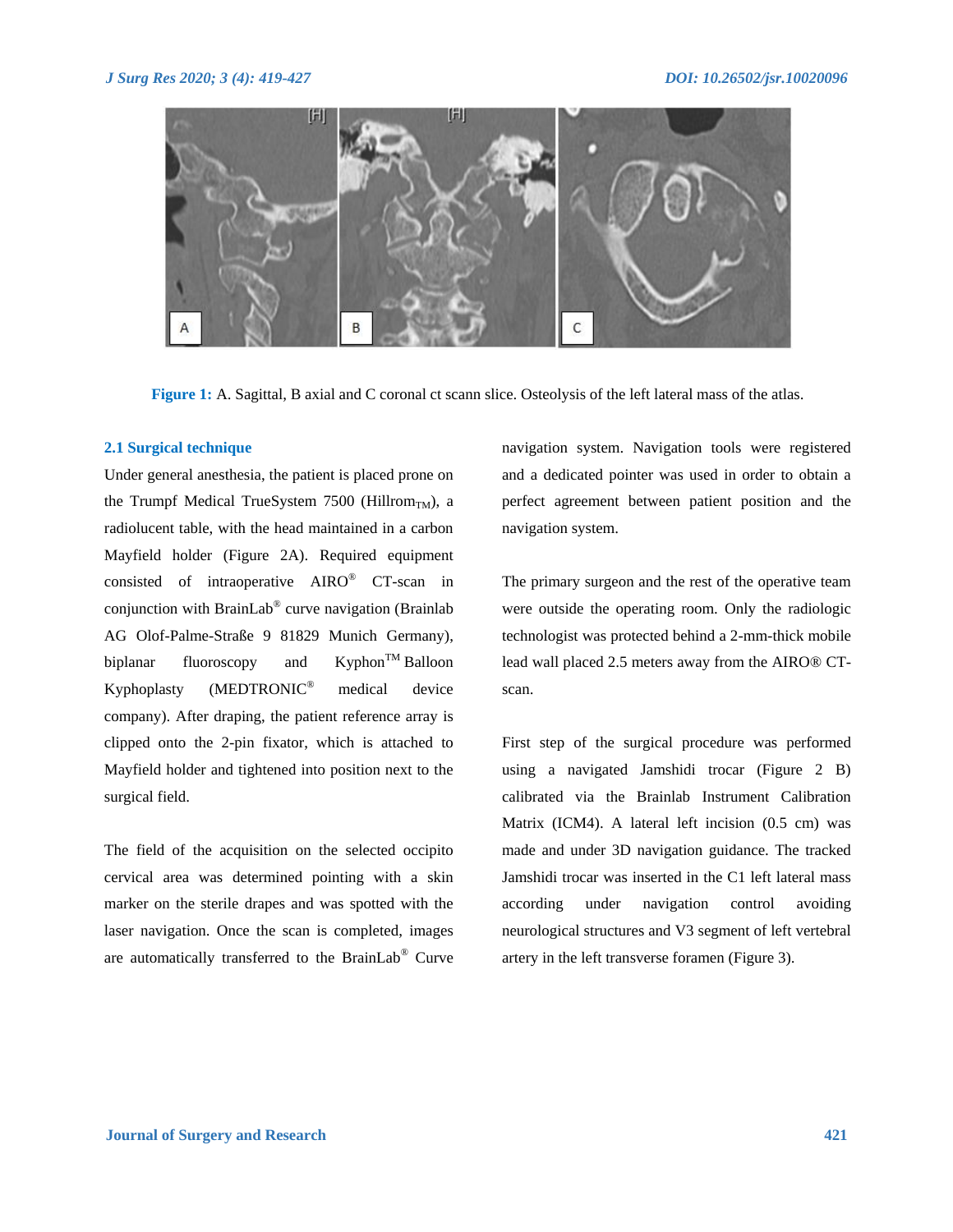

**Figure 2:** A Patient installation and Reference array (black ellipse). B The navigated jamshidi into C1 left mass lateral.



**Figure 3:** The navigated jamshidi into C1 lateral mass; perioperative screeshots showing real time 3D, coronal, axial and sagittal navigation views.

Second step consisted in K-wire insertion into the Jamshidi trocar before its removal. The Jamshidi trocar is retrieved and a new iCT scan centered on the area of interest was performed in order to assess the positions of the K-wire. Once good positioning is confirmed, biplanar fluoroscopy is used for the third step that consisted in tool introduction and procedure control (reaming, balloon inflation, cementing). With reaming tools one working channel within the lateral mass of the C1 is created and the 10 mm balloon (KyphonTM Balloon Kyphoplasty , MEDTRONIC® medical device company) is inserted. Its placement is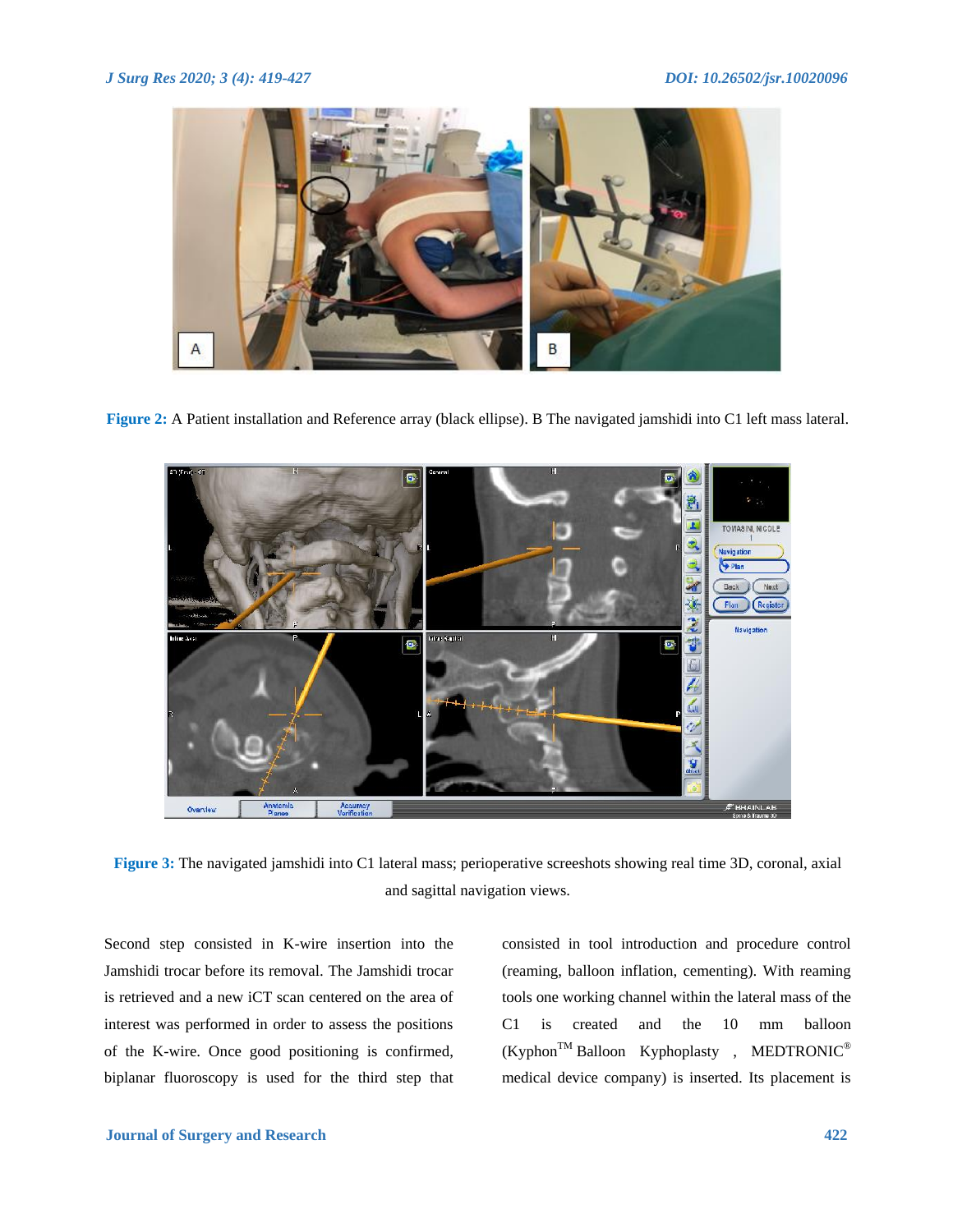checked by two radio-opaque markers. Once inserted, the balloon is then inflated under visual volume and pressure controls. A cavity is therefore created under fluoroscopic control. When the balloon reaches the cortical surface of the left lateral mass, it is then sequentially deflated and removed. The cavity is then

filled with polymethylmetacrylate (PMMA) under continuous fluoroscopic control. (Figure 4) About 2ml of cement is slowly injected with a bone filler device. The whole material is retrieved and the wound is closed.



**Figure 4:** Intraoperative fluoroscopy. A. After Jamshidi trocar and K-wire insertion. B-C. Work tool and balloon toward the right C1 lateral mass D-E. the polymethylmethacrylate injected.

The total radiation dose for the patient during the surgery was 3.7 mSv. The radiation dose received by the primary surgeon and the rest of the operative team outside the operating room, during the imaging acquisition, was considered null. Blood loss was less than 20ml. This study was approved by an IRB  $n^{\circ}$ IRB00011687. Informed consent was obtained from patients or their designated representatives.

#### **3. Results**

The patient reported substantial pain relief as VAS was 30mm on postoperative day 1 vs 90mm preoperatively. A CT scan obtained 1 day postoperatively showed adequate filling of the osteolytic lesion without obvious leakage of bone cement (Figure 5). The procedure was uneventful and the patient was discharged home the next day. Clinical follow-up at 3 months postoperatively revealed that her pain condition was improved as VAS was 10mm. No opioid consumption was reported at this time.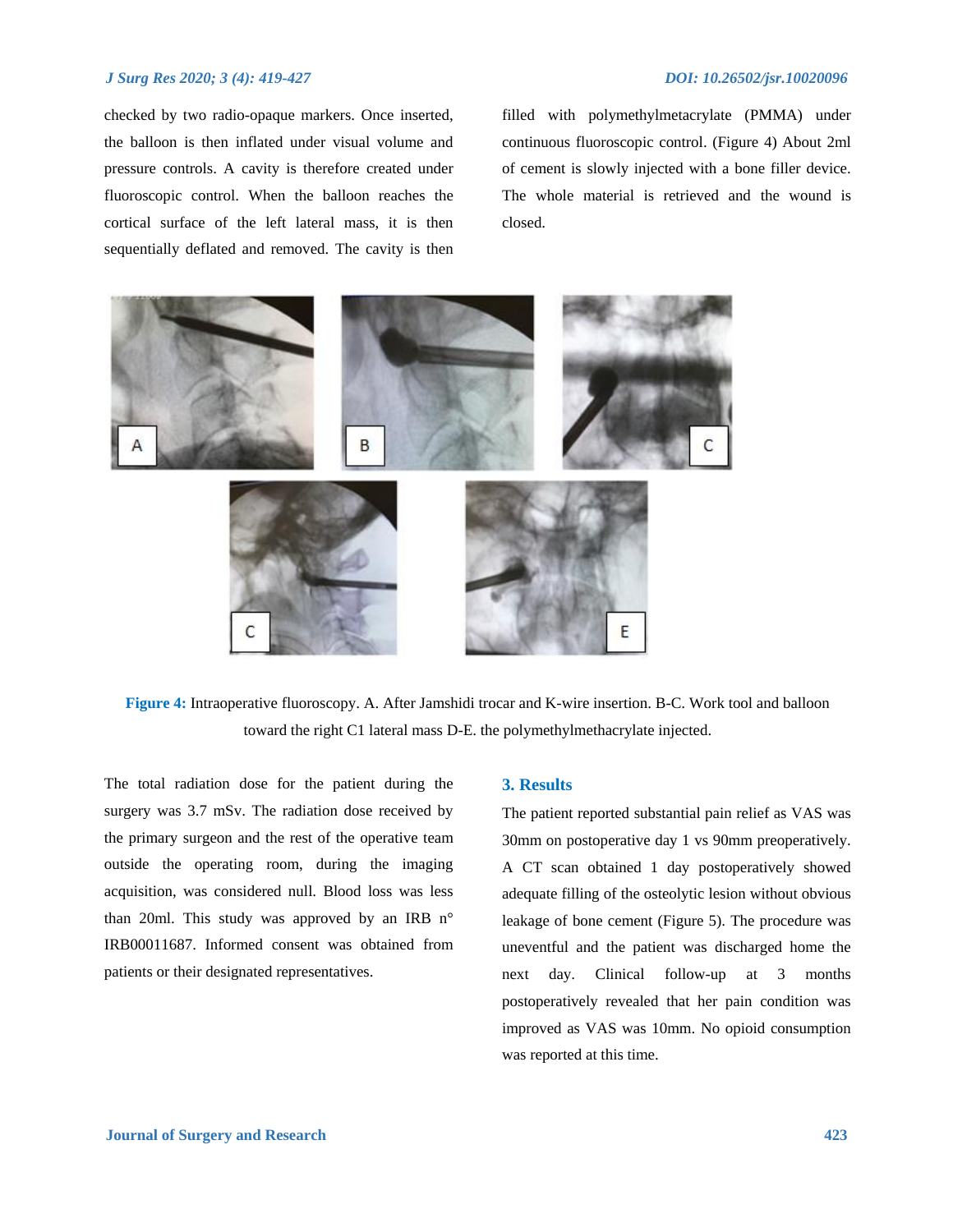

**Figure 5:** Control scan; A. sagittal, B. axial and C. coronal reconstruction : bone windowing showing the filing of the lateral mass without intracanal leakage.

#### **4. Discussion**

Atlas is a rare location for bone tumors [13]. Osteolytic lesions of the lateral mass of C1 may be responsible for severe pain and instability, requiring sometimes aggressive treatment as cranio cervical fixation [19] . This can lead to significant postoperative pain, which is, in large part, secondary to extensive muscle dissection and wound healing. Development of minimal invasive spinal techniques can be of significant interest in order to reduce perioperative morbidity. Percutaneous cement augmentation for lytic metastasis of the spine is considered as a valuable palliative option. It provides pain relief and increases stability. It is often associated to radiation therapy and/or chemotherapy in fractured, painful, or at risk of collapse vertebrae [14, 20-25].

Previous reports described various techniques for percutaneous treatment of C1 metatstasis.Minimally transoral approach requires a large exposition of the posterior wall of the pharynx; eventhough there is a theoretical risk of infection during transoral approach, no bone infection was observed in the previously published case series [26-28]. Yang and al showed that the anterior retropharyngeal approach could be an efficacious alternative to transoral approach; when considering the substantial potential risks. This technically challenging procedure should be performed by experienced operators [ 29]. Two cases of posterior vertebroplasty of C1 lateral mass have been previously reported. The first consisted in a posterior approach [30] for osteolytic metastasis secondary to parotid cancer, whereas the second consisted in a lateral approach for osteolytic metastasis from breast cancer [31]. Both cases reported satisfactory results.

Recent technologic development and especially navigation systems using iCT-scan are advocated mainly to reduce the risk of neurovascular injury. Securing routing procedure placement under navigation guidance offers also the possibility to insert material via a percutaneous approach with reduced radiation exposure for patients, surgical team and operative room staff. To our knowledge, this is the first case presenting a pathological fracture of C1 treated with kyphoplasty using iCT Airo and 3D image-guided navigation. The technique seems secure and reproducible. Unlike percutaneous kyphoplasty performed by radiologist,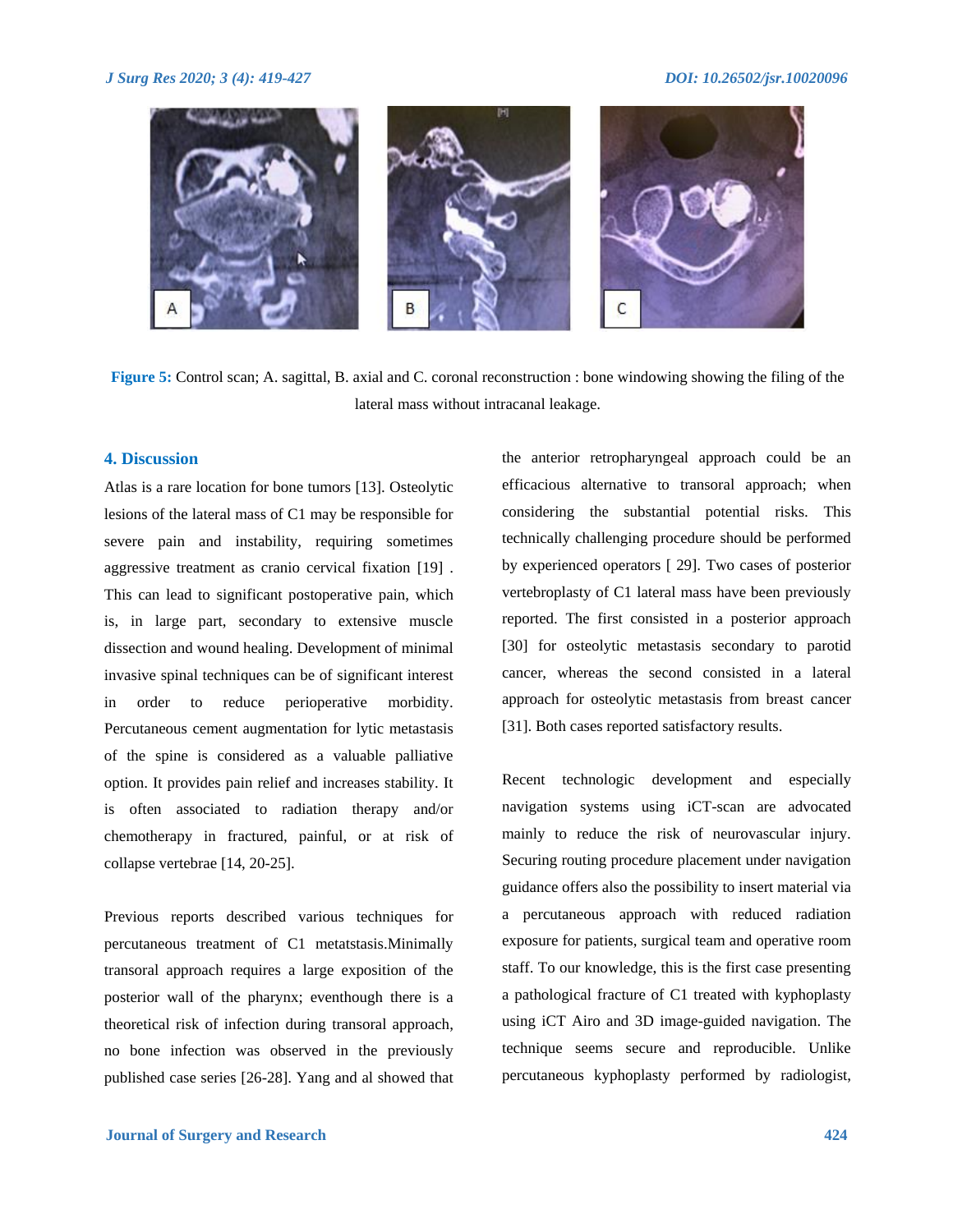ergonomy is more appreciable in an OR with 3D navigation system as the donut of the iCT is removed from the working area after image acquisition.

#### **5. Conclusion**

Minimally invasive percutaneous postero lateral C1 kyphoplasty using an iCT navigation system and fluroscopy is a major innovation. It is a safe and effective alternative for intractable pain secondary to C1 lateral mass osteolytic metastasis in selected patients. It is associated to an acceptable patient radiation and reduced surgical team exposure. Future studies are needed to assess reproducibility, cement leakage, radiation exposure and cost-effectiveness.

### **References**

- 1. Tabouret E, Gravis G, Cauvin C, Loundou A, Adetchessi T, et al. Long-term survivors after surgical management of metastatic spinal cord compression. Eur Spine J 24 (2015): 209-215.
- 2. Quraishi NA, Rajabian A, Spencer A, Arealis G, Mehdian H, et al. Reoperation rates in the surgical treatment of spinal metastases. Spine J 15 (2015): S37-S43.
- 3. Ibrahim A, Crockard A, Antonietti P, Boriani S, Bünger C, et al. Does spinal surgery improve the quality of life for those with extradural (spinal) osseous metastases?: an international multicenter prospective observational study of 223 patients: invited submission from the Joint Section Meeting on Disorders of the Spine and Peripheral Nerves, March 2007. J Neurosurg Spine 8 (2008): 271-278.
- 4. Sciubba DM, Gokaslan ZL, Suk I, Suki D, Maldaun MV, et al. Positive and negative

prognostic variables for patients undergoing spine surgery for metastatic breast disease. Eur Spine J 16 (2007): 1659-1667.

- 5. Constans JP, de Divitiis E, Donzelli R, Spaziante R, Meder JF, et al. Spinal metastases with neurological manifestations. Review of 600 cases. J Neurosurg 59 (1983): 111-118.
- 6. Brihaye J, Ectors P, Lemort M, Van Houtte P. The management of spinal epidural metastases. Adv Tech Stand Neurosurg 16 (1988): 121-176.
- 7. Janjan N. Bone metastases: approaches to management. Semin Oncol 28 (2001): 28-34.
- 8. Schachar NS. An update on the nonoperative treatment of patients with metastatic bone disease. Clin Orthop Relat Res 382 (2001): 75-81.
- 9. Tian QH, Sun XQ, Lu YY, Wang T, Wu CG, et al. Percutaneous vertebroplasty for palliative treatment of painful osteoblastic spinal metastases: a single-center experience. J Vasc Interv Radiol 27 (2016): 1420-1424.
- 10. Moulding HD, Elder JB, Lis E, Lovelock DM, Zhang Z, et al. Local disease control after decompressive surgery and adjuvant high-dose single-fraction radiosurgery for spine metastases. J Neurosurg Spine 13 (2010): 87-93.
- 11. Guo WH, Meng MB, You X, Luo Y, Li J, et al. CT-guided percutaneous vertebroplasty of the upper cervical spine via a translateral approach. Pain Physician 15 (2012): E733- E741.
- 12. Wetzel SG, Martin JB, Somon T, Wilhelm K, Rufenacht DA. Painful osteolytic metastasis of the atlas: treatment with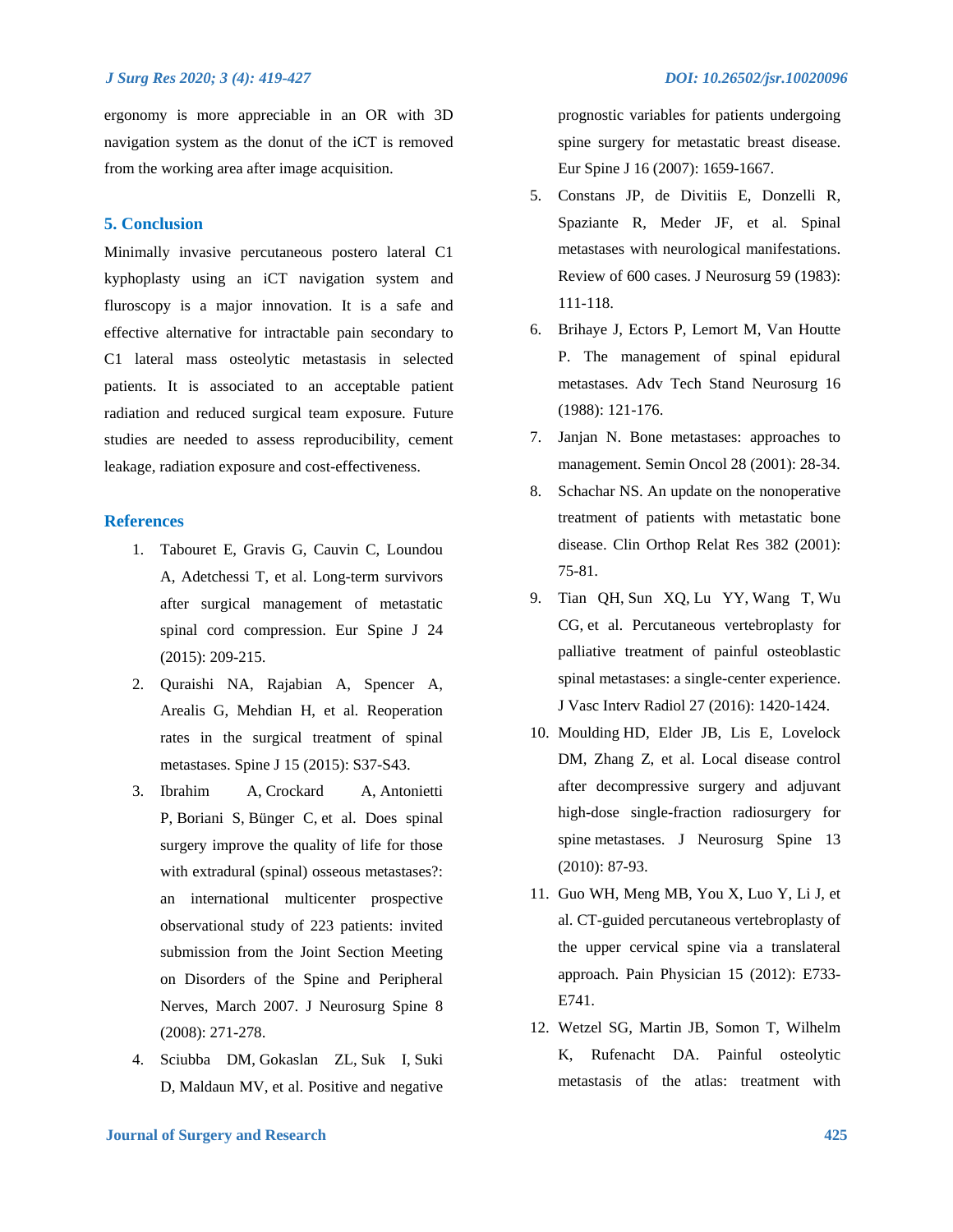percutaneous vertebroplasty. Spine 27 (2002): E493-E495.

- 13. Mavrogenis AF, Guerra G, Romantini M, Romagnoli C, Casadei R, et al. Tumours of the atlas and axis: a 37-year experience with diagnosis and management. Radiol Med 117 (2012): 616-635.
- 14. Masala S, Anselmetti GC, Muto M, Mammucari M, Volpi T, et al. Percutaneous vertebroplasty relieves pain in metastatic cervical fractures. Clin Orthop Relat Res 469 (2011): 715-722.
- 15. Huegli RW, Schaeren S, Jacob AL, Martin JB, Wetzel SG. Percutaneous cervical vertebroplasty in a multifunctional imageguided therapy suite: hybrid lateral approach to C1 and C4 under CT and fluoroscopic guidance. Cardiovasc Intervent Radiol 28 (2005): 649-652.
- 16. Cianfoni A, Distefano D, Chin SH, Varma AK, Rumboldt Z, et al. Percutaneous cement augmentation of a lytic lesion of C1 via posterolateral approach under ct guidance. Spine J 12 (2012): 500-506.
- 17. Anselmetti GC, Manca A, Chiara G, Regge D. Painful osteolytic metastasis involving the anterior and posterior arches of C1: percutaneous vertebroplasty with local anesthesia. J Vasc Interv Radiol 20 (2009): 1645-1547.
- 18. Mont'Alverne F, Vallee JN, Cormier E, Guillevin R, Barragan H, et al. Percutaneous vertebroplasty for metastatic involvement of the axis. AJNR Am J Neuroradiol 26 (2005): 1641-1645.
- 19. Chung JY , Kim JD , Park GH , Jung ST, Lee KB. Occipitocervical reconstruction

through direct lateral and posterior approach for the treatment of primary osteosarcoma in the atlas: a case report . Spine (Phila Pa 1976) 37 (2012): E126-E132.

- 20. Georgy BA. Metastatic spinal lesions: stateof-the-art treatment options and future trends. AJNR Am J Neuroradiol 29 (2008): 1605-1611.
- 21. Krishnaney AA, Steinmetz MP, Benzel EC. Biomechanics of metastatic spine cancer. Neurosurg Clin N Am 15 (2004): 375-380.
- 22. Jakobs TF, Trumm C, Reiser M, Hoffmann RT. Percutaneous vertebroplasty in tumoral osteolysis: a review. Eur Radiol 17 (2007): 2166-2175.
- 23. Bartels RH, van der Linden YM, van der Graaf WT. Spinal extradural metastasis: review of current treatment options. CA Cancer J Clin 58 (2008): 245-259.
- 24. Gerszten PC, Germanwala A, Burton SA, et al. Combination kyphoplasty and spinal radiosurgery: a new treatment paradigm for pathological fractures. J Neurosurg Spine 3 (2005): 296-301.
- 25. Shindle MK, Shindle L, Gardner MJ, Lane JM. Comprehensive review. Supportive care aspects of vertebroplasty and kyphoplasty in patients with cancer. Support Cancer Ther 3 (2006): 214-219.
- 26. Clarençon F, Cormier E, Pascal-Moussellard H, Maldent JB, [Pichon S,](https://www.ncbi.nlm.nih.gov/pubmed/?term=Pichon%20S%5BAuthor%5D&cauthor=true&cauthor_uid=23165216) et al. Transoral approach for percutaneous vertebroplasty in the treatment of osteolytic tumor lesions of the lateral mass of the atlas: feasibility and initial experience in 2 patients. Spine (Phila Pa 1976) 38 (2013): E193-W197.
- 27. Martin JB, Gailloud P, Dietrich PY, Luciani